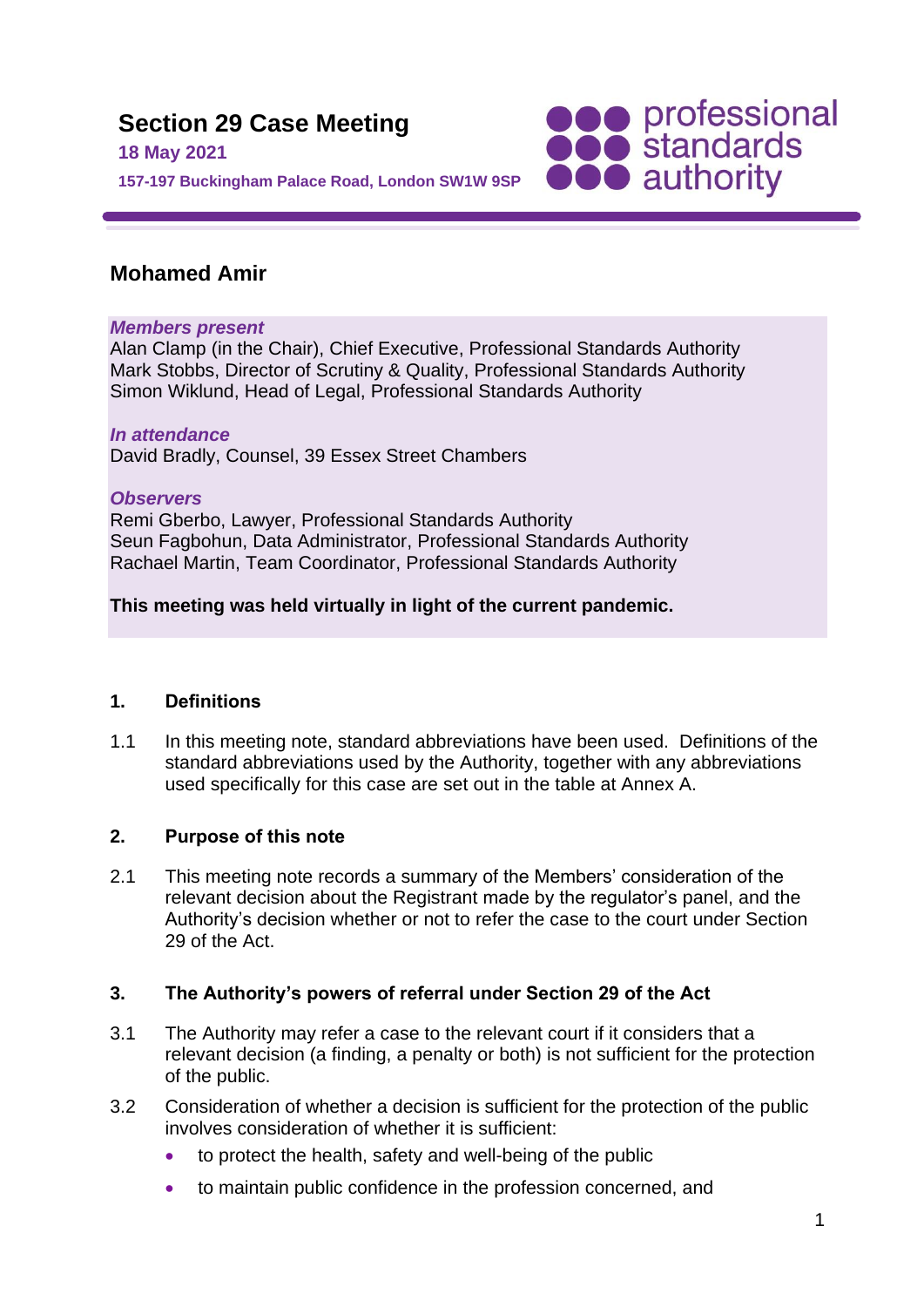- to maintain proper professional standards and conduct for members of that profession.
- 3.3 This will also involve consideration of whether the panel's decision was one that a disciplinary tribunal, having regard to the relevant facts and to the object of the disciplinary proceedings, could not reasonably have reached; or was otherwise manifestly inappropriate having regard to the safety of the public and the reputation of the profession (applying *Ruscillo*<sup>1</sup> ).

#### **4. Conflicts of interest**

4.1 The Members did not have any conflicts of interest.

#### **5. Jurisdiction**

5.1 The Legal Advisor confirmed that the Authority had jurisdiction to consider the case under Section 29 of the Act. Any referral in this case would be to the High Court of Justice of England and Wales and the statutory time limit for an appeal would expire on 21 May 2021.

#### **6. The relevant decision**

- 6.1 The relevant decision is the Determination of the Panel following a hearing which concluded on 17 March 2021.
- 6.2 The Panel's Determination which includes the charges and findings is set out at Annex B.

#### **7. Documents before the meeting**

- 7.1 The following documents were available to the Members:
	- Determination of the Panel dated 17 March 2021
	- The Authority's Detailed Case Review
	- Transcripts of the hearing dated 20 February 2020 17 March 2021
	- Counsel's Note and addendum dated 18 May 2021
	- Exhibits
	- CE Case Bundle
	- CE Decision Sheet
	- The GDC's Indicative Sanctions Guidance
	- The Authority's Section 29 Case Meeting Manual.

<sup>&</sup>lt;sup>1</sup> CRHP v Ruscillo [2004] EWCA Civ 1356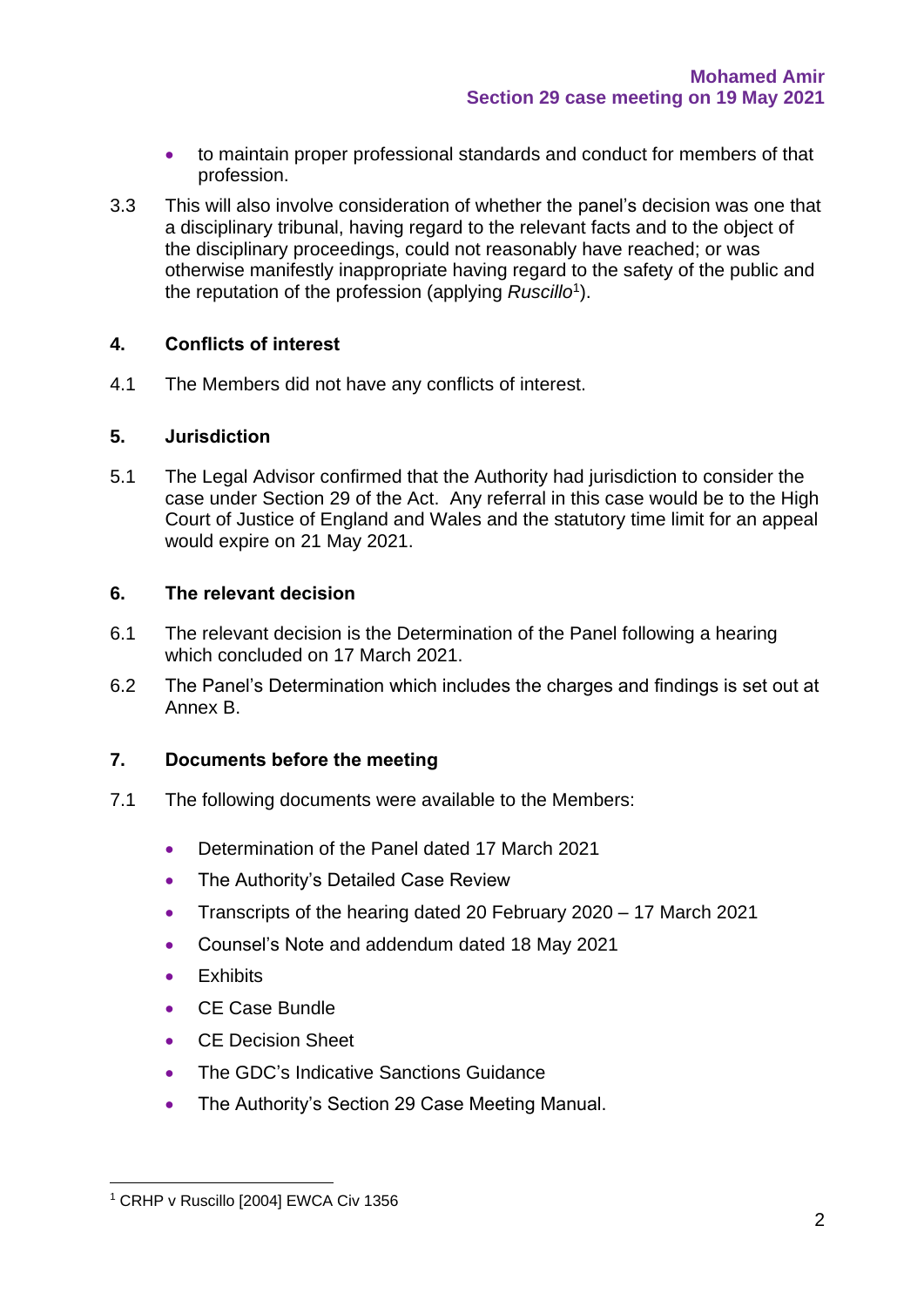7.2 The Members and the Legal Advisor were provided with a copy of a response from the GDC to the Authority's Notification of Section 29 Meeting.

#### **8. Background**

- 8.1 The allegations arose in connection with the Registrant's treatment of Patient A on a private basis between 17 December 2015-April 2016. In 2011, Patient A had been diagnosed with spinocerebellar ataxia type 3 (SCA3) an incurable progressive hereditary condition. Following the diagnosis, he had experienced a deterioration of his symptoms, particularly in regard to walking difficulties.
- 8.2 Patient A had been complaining of pain in his left temporomandibular joint and had an initial consultation with the Registrant on 17 December 2015. The Registrant's notes stated that *'Patient has tremor in both legs. Unable to walk getting worse. Has been diagnosed with SCA3 – History shows problems started soon after extraction of wisdom teeth at a young age. Symptoms getting worse. Now jaw and left ear hurts a lot. Breathing poor Retrognathic treatment explained 8k quoted.'*
- 8.3 Patient A had been referred to the Oral-Maxillofacial Unit at Northwick Park Hospital on 15 February 2016 which recommended no further treatment. A consultation for a second opinion at the Eastman Dental Hospital on 15 March 2016 found upon examination no restriction to his jaw movement and recommended a conservative management of soft diet, cold or heat massage and analgesic relief.
- 8.4 At his initial consultation with the Registrant, Patient A had told his wife (Person A, the complainant) that the Registrant had advised him that he would require treatment that would be lengthy, on-going and costly and that he had agreed to this treatment and *stated 'this was his last chance to regain full mobility.'* Patient A had been told by the Registrant that his face had a joint which was damaged and that this was the cause of his spinal condition and that the treatment that he would provide (by 'cranio-dental symmetry') would help to fix his jaw joint and that the end result would be that he would be able to walk again and that his arm would also work again with this treatment. Treatment involving the expansion of the Patient's upper arch with an upper removable dental appliance was commenced and continued until the Patient A's wife raised concerns about the treatment provided and the cost (£8,000).
- 8.5 Upon receipt of Person A's complaint, the Registrant refused to continue to provide treatment to Patient A.
- 8.6 At the GDC hearing the Panel found that the Registrant had failed to provide an adequate standard of care to Patient A in that he did not carry out sufficient diagnostic assessments including failing to take an adequate history of Patient A's presenting condition, not undertaking any adequate clinical examination of the jaw joints, not undertaking any adequate clinical examination of the muscles of mastication and not taking any adequate clinical examination of the patient's occlusion. It also found that the Registrant had not undertaken dental charting, soft tissue examination, Basic Periodontal Examination nor any special tests by way of radiographs of the jaw joint and radiographs to exclude dental pathology.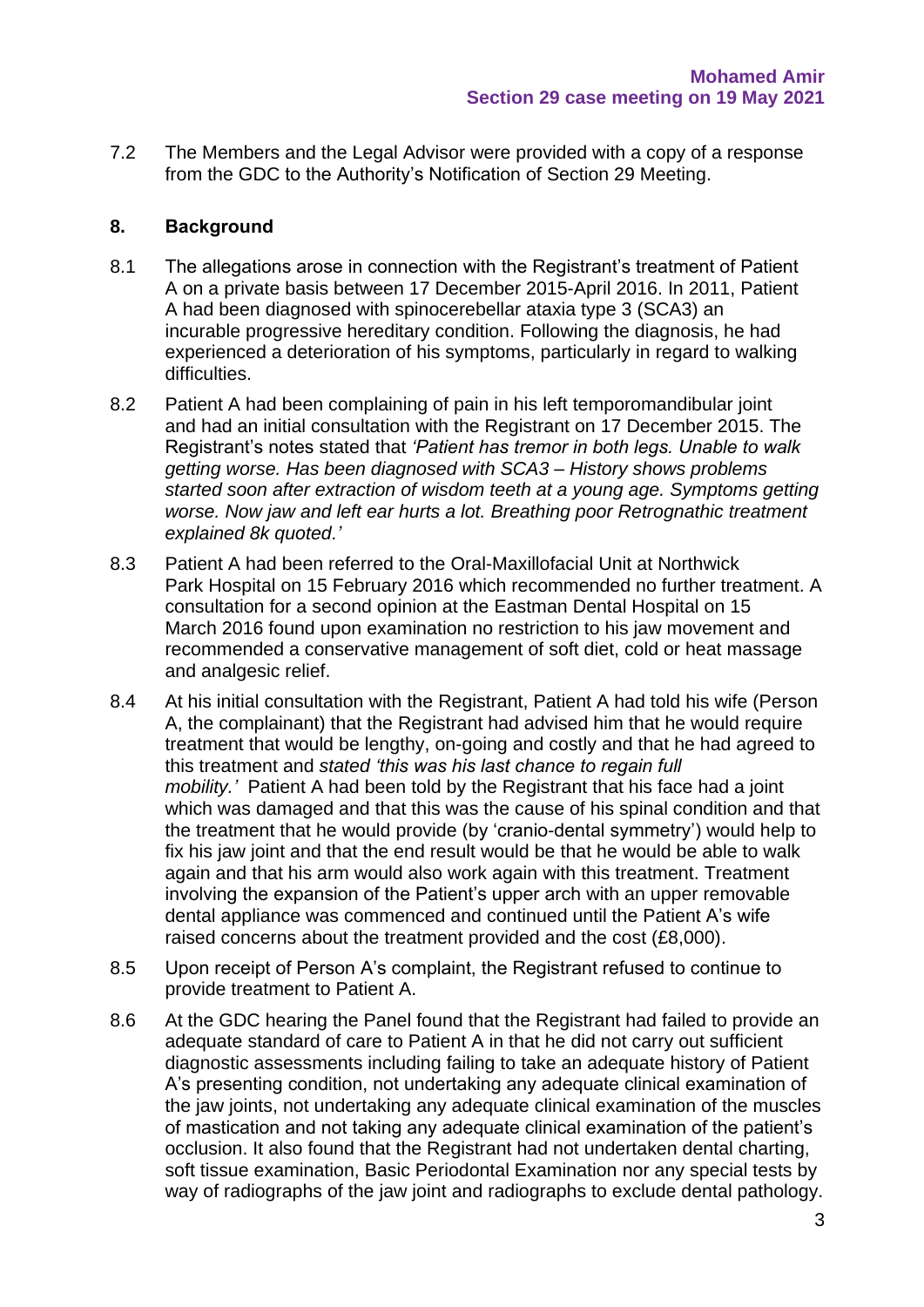The Registrant had not adequately considered all potential diagnoses prior to commencing treatment and had not provided Patient A with any adequate treatment plan. The Registrant had failed to obtain informed consent by not providing Patient A with all appropriate treatment options, by not informing Patient A of all appropriate advantages and disadvantages of all appropriate treatment options and not informing Patient A of all material risks of the proposed treatment. It was further found proved that the Registrant had failed to maintain an adequate standard of record keeping and that the treatment provided did not have any adequate clinical justification.

- 8.7 The Panel found not proved that the Registrant had made statements to Patient A that the treatment he was able to provide would slow and/or improve the symptoms of SCA3 and that Patient A's symptoms were caused by a dysfunctional jaw joint and not SCA3 or words to that effect. It noted that these were charged as definitive statements and the Panel did not consider whether the Registrant might have been less definitive in his statements (for example, by using "may" or "might").
- 8.8 The related allegations that in doing so the Registrant had been misleading and/or dishonest were accordingly found not proven.
- 8.9 The Panel found proved that the Registrant had published statements on his website that 'cranio-dental symmetry' aims to restore balance to bodily systems bringing about a permanent and lifelong improvement in health and well-being. This was found not to be misleading and not dishonest.
- 8.10 The Panel found that the Registrant's website had included statements that a range of conditions could be attributed to jaw joint dysfunction, including asthma, ataxia, allergies, sciatic nerve pains, breathing problems, Crohns/Coeliac disease, depression and anxiety, learning difficulties, infertility and multiple sclerosis. This was found to be misleading but not dishonest.
- 8.11 The Panel found that the Registrant's actions amounted to misconduct and that his fitness to practise was impaired on both public protection and public interest grounds. The Panel directed that the Registrant be suspended for a period of three months with a review hearing to be held.

#### **9. Applying Section 29 of the 2002 Act**

- 9.1 The Members considered all the documents before them and received legal advice.
- 9.2 The Members discussed the following concerns about the decision:

#### *Procedural irregularity*

#### *Detail of the charges and potential undercharging*

9.3 The Members considered whether the allegations brought by the GDC and considered by the Panel fully captured the extent and gravamen of the Registrant's misconduct.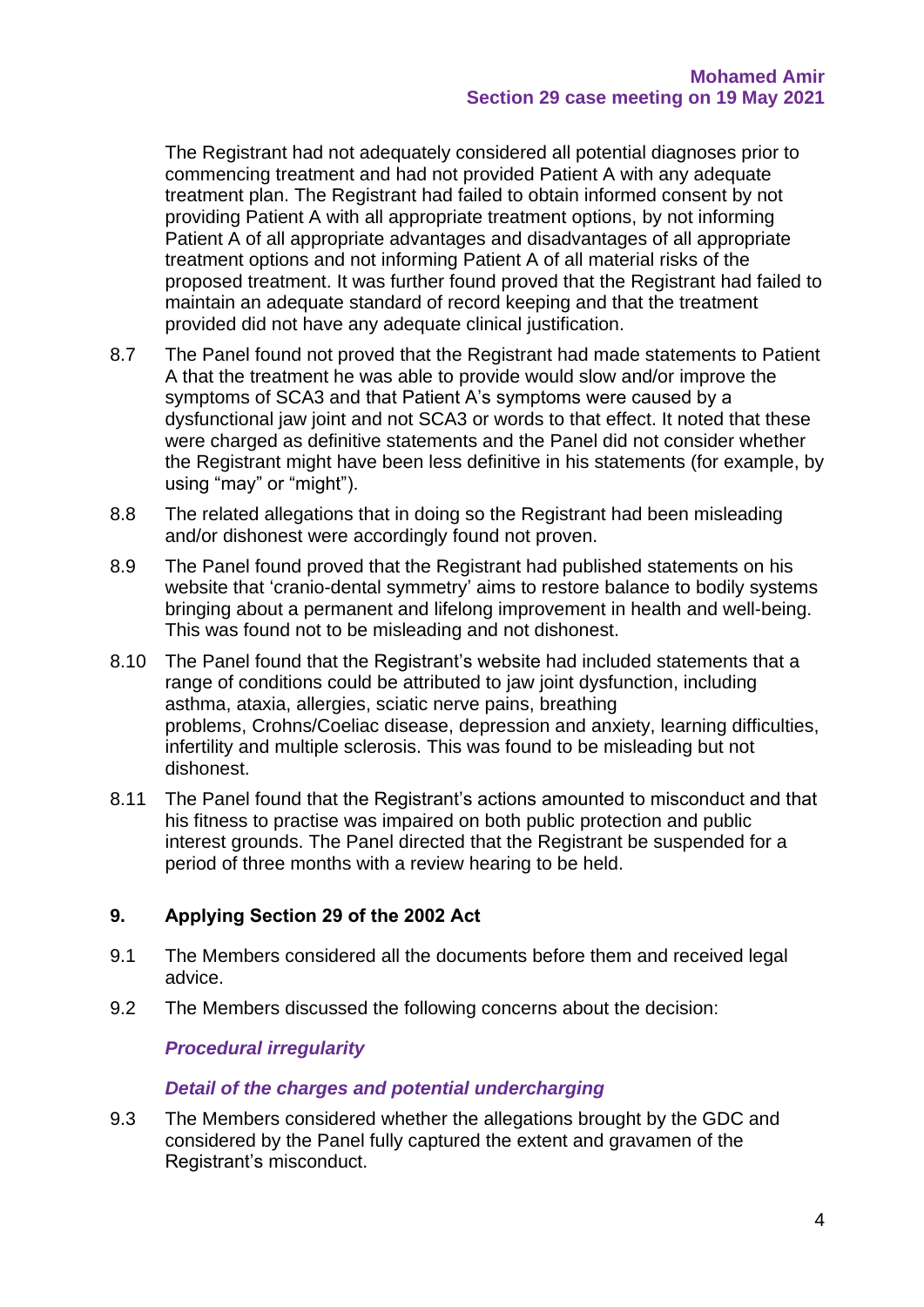- 9.4 The Members were concerned that the allegations were narrow and did not capture the full extent of the misconduct which occurred. This led the Panel to take a narrow approach to its consideration of the case. The allegations did not capture that the treatment provided and offered by the Registrant to Patient A was not clinically justified and had created false expectations. The allegations did not address, and the Panel did not consider the motivation for the Registrant's representations about the efficacy of treatment he was offering in the particular context of Patient A's circumstances.
- 9.5 The Members considered the allegations at head of charge 6 and were mindful that even though the Registrant may not have claimed that the treatment *would* help Patient A's conditions, the Panel did not exclude the possibility that the Registrant could have used the word "may" or "might". Had the allegations at this head been drafted in such a way to capture this, it would have enabled the Panel to give further consideration to the claims made by the Registrant and their impact on Patient A.
- 9.6 The Members felt that the Panel ought to have considered the Registrant's general approach to dentistry and his treatment of Patient A, particularly given the evidence that the treatment was not clinically indicated.
- 9.7 The Members were further concerned by the disrespect the Registrant displayed at the hearing for evidence-based dental treatment. The Registrant also failed to fully acknowledge that Patient A was an individual who was patently vulnerable to whom he was offering an unconventional treatment regime.
- 9.8 The Members also considered whether the Panel failed to consider whether there was a link between the Registrant's clinical failings and the statements made to Patient A and the information on the Registrant's website. The Members considered that both what was said to Patient A and the content of information on the Registrant's website demonstrated that an unorthodox treatment that was not clinically justified was being offered.
- 9.9 The Members concluded that the Registrant's conduct in offering Patient A, a vulnerable patient, treatment which was not clinically justified for which he was proposing to charge £8000 was the crux of the misconduct and ought to have been fully particularised in the charges. The fact that the charges were narrow may have led the Panel to look at the case narrowly without taking into account the Registrant's views on evidence-based dentistry, the vulnerability of Patient A and the Registrant's possible motivation for the manner in which he offered treatment to Patient A.
- 9.10 The Members were further concerned that the failure to capture the full extent of the misconduct sent an inaccurate message to the public and profession about what the Registrant did wrong.

#### *Finding of dishonesty*

9.11 The Panel found that the statement published on the Registrant's website that *'Cranio-dental symmetry aims to restore balance to bodily systems, bringing about a permanent and lifelong improvement in health and well-being'* was not misleading but was a '*simple declaration'* of the Registrant's aims and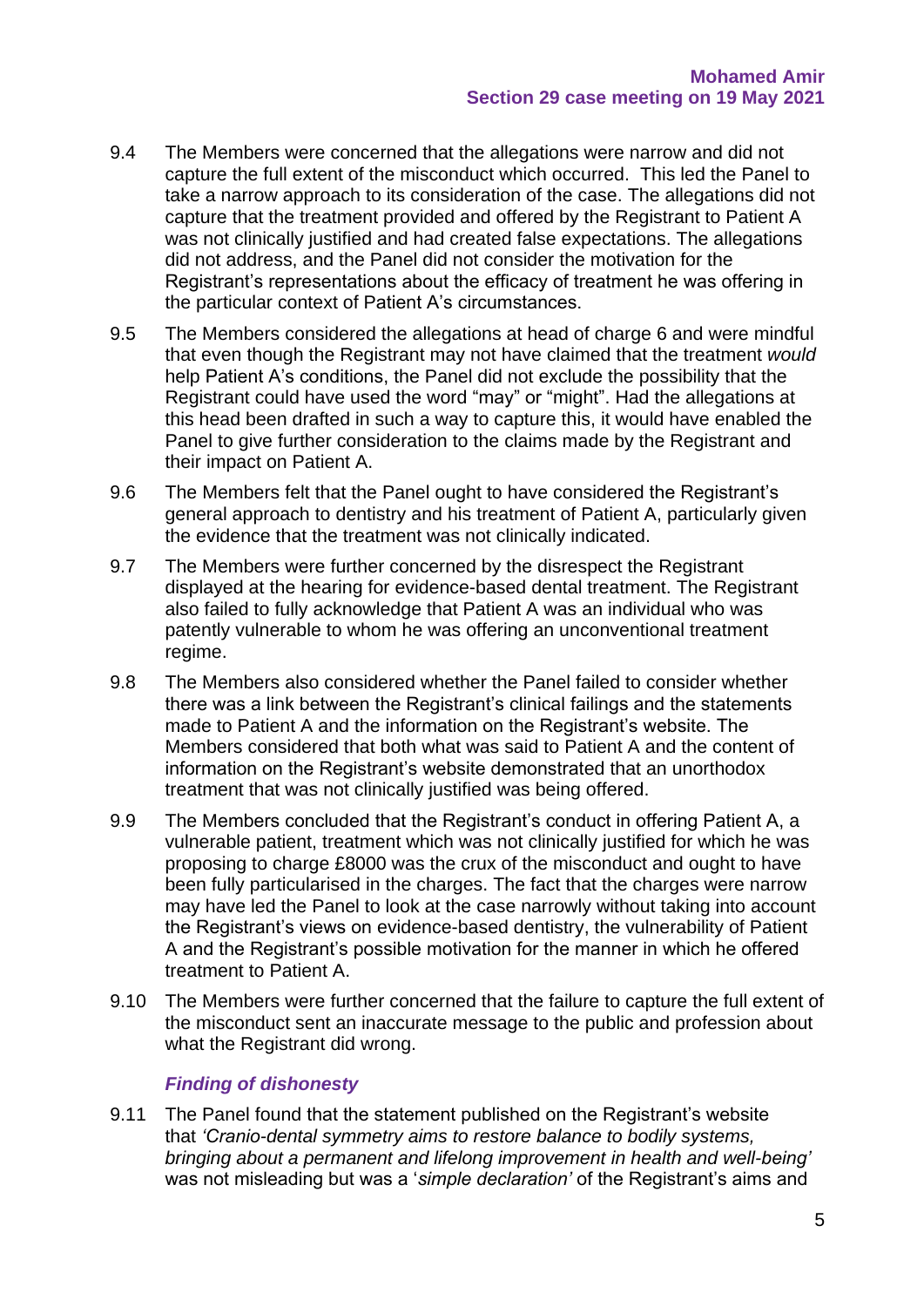was not controversial or contentious and that a reader would not be likely to be misled.

- 9.12 The Members noted the Panel's acceptance that the Registrant believed that he had a basis for his ideas on dentistry and 'cranio-dental symmetry' and considered whether the Panel had properly applied *Ivey*<sup>2</sup> when considering dishonesty. The Members were mindful that the Registrant was offering treatment not clinically justified and his course of conduct suggested that he was apply his treatment philosophy regardless of an individual patient's presentation. The Registrant had also made misleading public statements about what he could achieve. This caused the Members to doubt the Panel's conclusion that as the Registrant believed what he saying this necessarily meant he was not dishonest.
- 9.13 The Members were concerned that the Panel again appeared to have taken an overly narrow approach and misdirected itself in finding this statement not to be misleading and the other online statements not to be dishonest. These findings meant the Registrant's misconduct was treated less seriously.

#### *Sanction and aggravating and mitigating factors*

- 9.14 The Members considered that the Panel failed to adequately consider the aggravating factors in the case. The aggravating factors taken into account by the Panel did not appear to address the concerns identified by the Panel at the earlier stages, including the risk of harm to a patient, breach of trust, vulnerable patient, blatant and wilful disregard for regulator and lack of insight.
- 9.15 The Members also considered remediation and were concerned by the Panel's assessment that the Registrant's misconduct was remediable given his attitude to conventional and evidence-based dentistry. While the Registrant had removed some offending material from his website, this did not address the essential philosophical approach that he had articulated which was antithetical to appropriate dental practice.
- 9.16 The Members also considered that the Panel failed to address the ISG in sufficient detail. The Panel's decision did not consider the option of erasure or give reasons why this was disproportionate or not necessary to protect the public. Good practice would have been for the Panel to have gone on to consider the next sanction up from suspension to demonstrate that it had arrived at a proportionate decision to protect the public. Furthermore, within the ISG there are a number of factors indicating where erasure would be an appropriate outcome which were relevant in this case and it was not clear to Members whether the Panel had looked at or considered these factors. Had the Panel identified these factors, the Members considered it likely the Panel would have decided that this is a case where erasure was at the least a possibility.

#### **Conclusion on insufficiency for public protection**

9.17 The Members concluded that the Panel's decision to impose a suspension order was insufficient for public protection given the insufficient detail in the charges that were brought and undercharging by failing to bring additional

<sup>&</sup>lt;sup>2</sup> Ivey v Genting Casinos (UK) Ltd. t/a Crockfords [2017] UKSC 67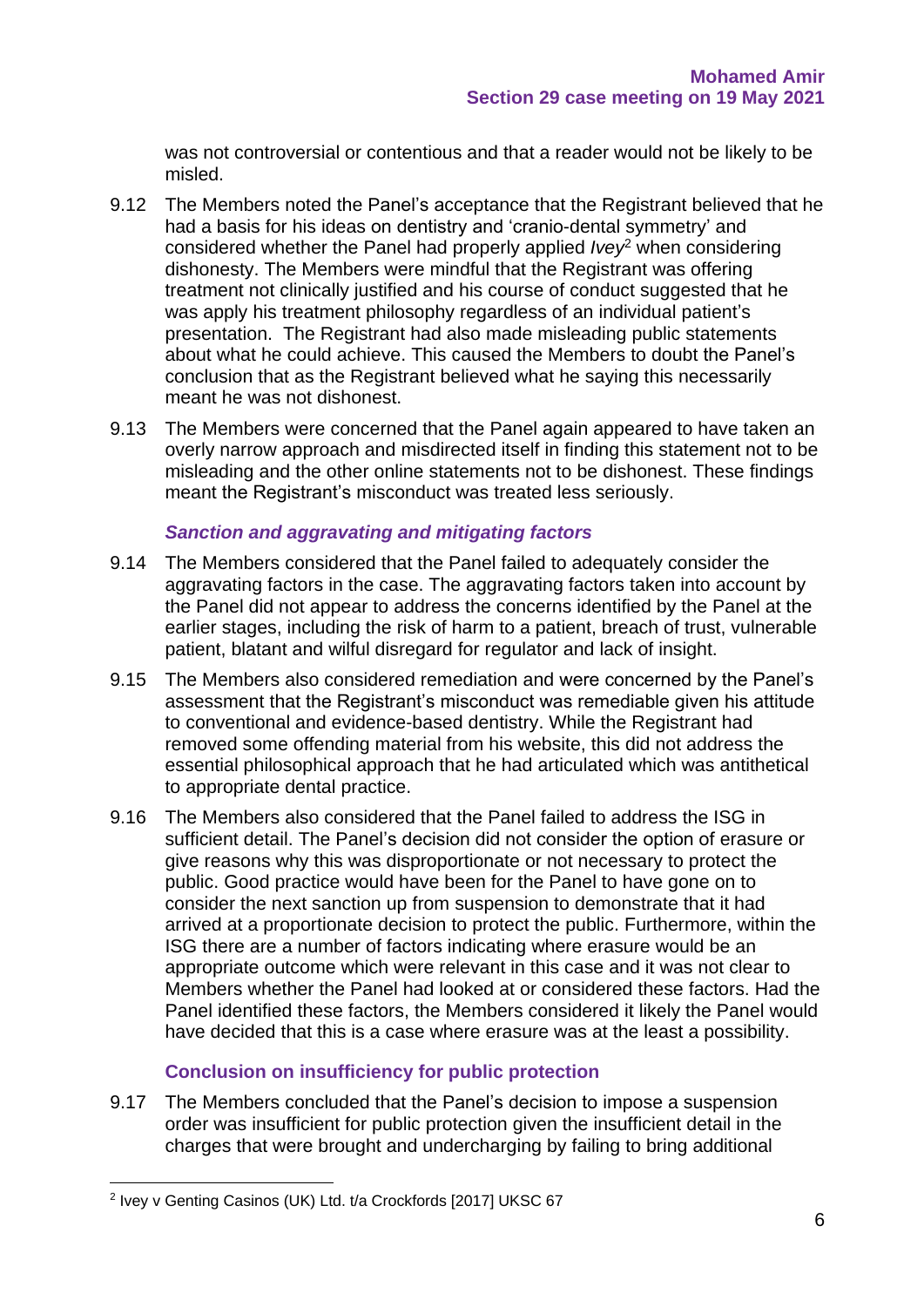charges which stopped the Panel from inquiring into the wider conduct of the Registrant and considering the attitudinal problems displayed by the Registrant. The Members were also concerned by the Panel's conclusions that the Registrant's conduct was capable of remediation given his lack of insight which the Members considered difficult to remediated given his complete disregard to fundamental dental practices.

#### **10. Referral to court**

- 10.1 Having concluded that the panel's Determination was insufficient for public protection, the Members moved on to consider whether they should exercise the Authority's discretion to refer this case to the relevant court.
- 10.2 In considering the exercise of the Authority's discretion, the Members received legal advice as to the prospects of success and took into account the need to use the Authority's resources proportionately and in the public interest.
- 10.3 Taking into account those considerations, along with advice on the prospects of success, the Members agreed that the Authority should exercise its power under Section 29 and refer this case to the High Court of Justice of England.

A- Camp

**Alan Clamp (Chair) Dated**

**20/8/21**